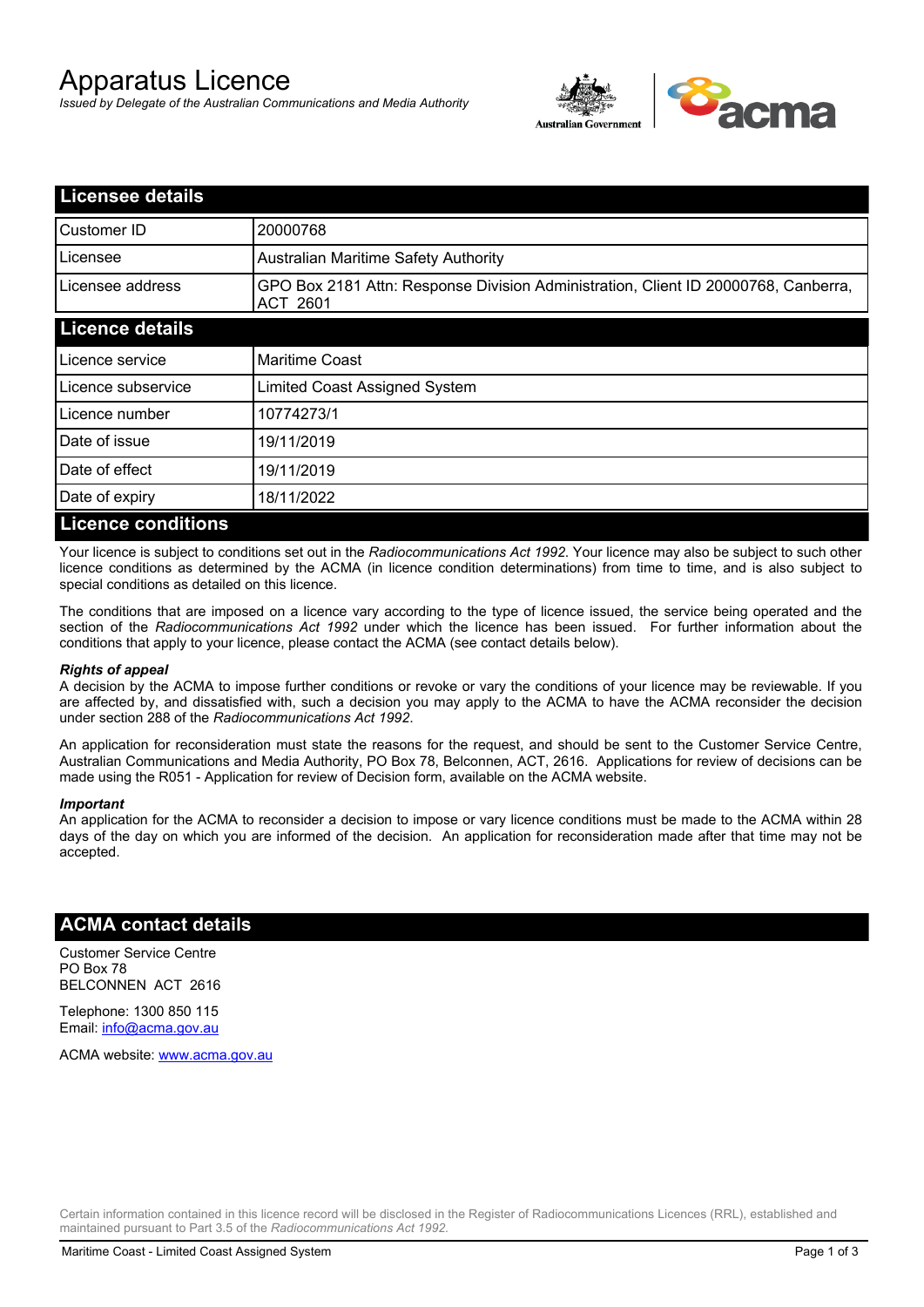# **Advisory Notes applying to licence no.: 10774273/1**

Conditions applicable to the operation of Limited Coast Assigned System authorised under this licence can be found in the Radiocommunications Licence Conditions (Apparatus Licence) Determination and the Radiocommunications Licence Conditions (Maritime Coast Licence) Determination. Copies of these determinations are available from the ACMA and from the ACMA home page (www.acma.gov.au).